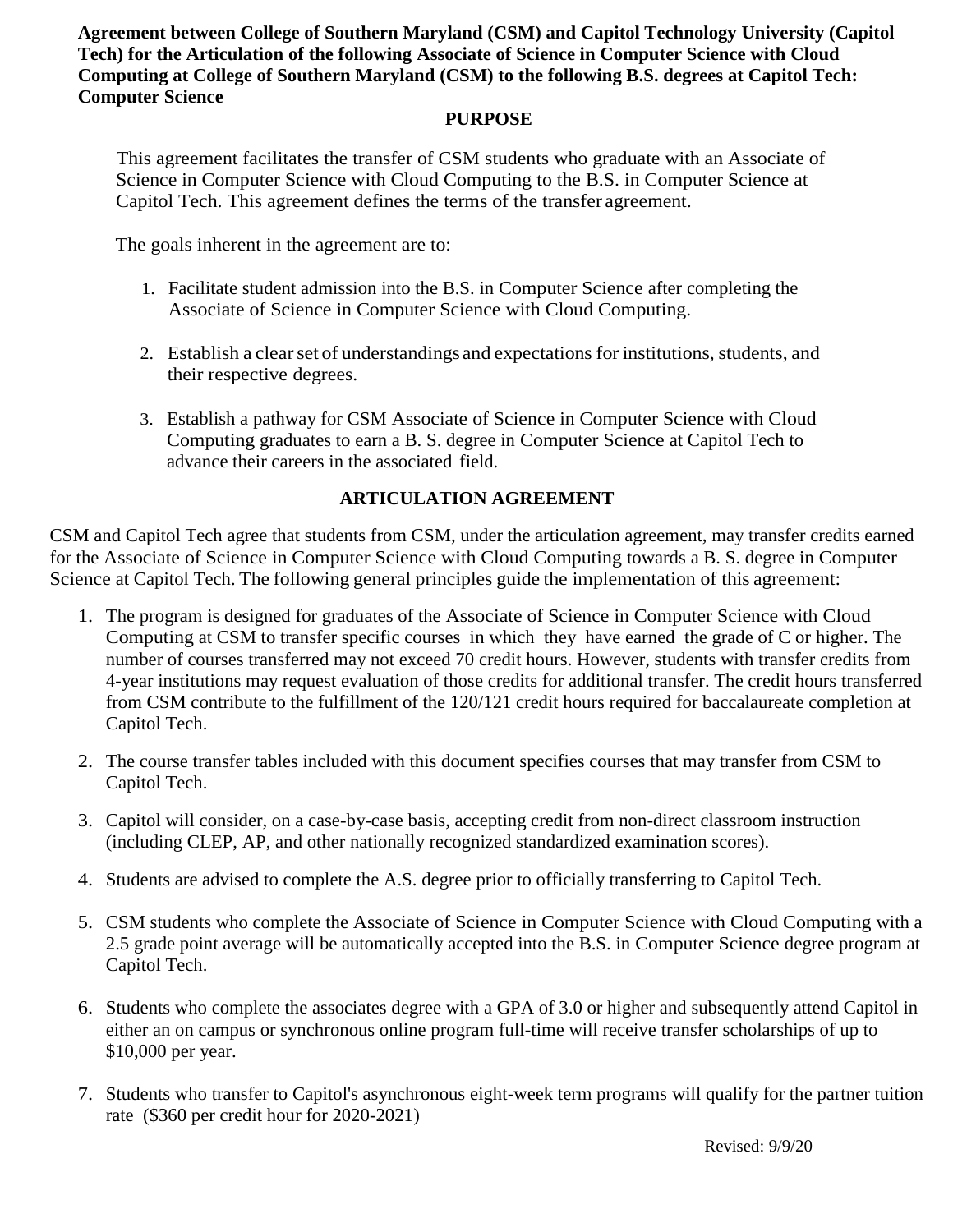- 8. At the request of CSM, Capitol Tech will provide general information on the academic progress of CSM students enrolled in any of the Capitol Tech's B.S. programs. Any feedback must adhere to FERPA requirements.
- 9. The Capitol Tech BS in Construction Safety is a Board of Certified Safety Professionals (BCPS) QAP program. Upon graduation, graduates of a BCPS QAP program like this are eligible to apply for the Graduate Safety Practitioner® (GSP®), a BCSP-approved credential necessary to apply for the Certified Safety Professional® (CSP®). In order for Capitol Tech to obtain this status, all the safety, math, and science courses we offer in this program include their mandatory criteria.
- 10.CSM and Capitol Tech agree to monitor the performance of this agreement when any changes to program curriculum occur.
- 11.CSM and Capitol Tech agree to publicize this agreement on their web sites.
- 12.The course transfer tables are subject to a five-year review for updating and revising as necessary by the appropriate CSM and Capitol Tech officials without affecting the signed agreement.
- 13.Either party may terminate the agreement with 60 days advance written notice to the other. Termination of the agreement will not affect any students currently enrolled in the Associate of Science in Computer Science with Cloud Computing who are taking courses at Capitol or who are accepted into the Bachelor of Science in Computer Science at Capitol Tech.
- 14.This agreement becomes effective on the date that the last authorizing party has signed the agreement. The last signer will write the date on the signature page.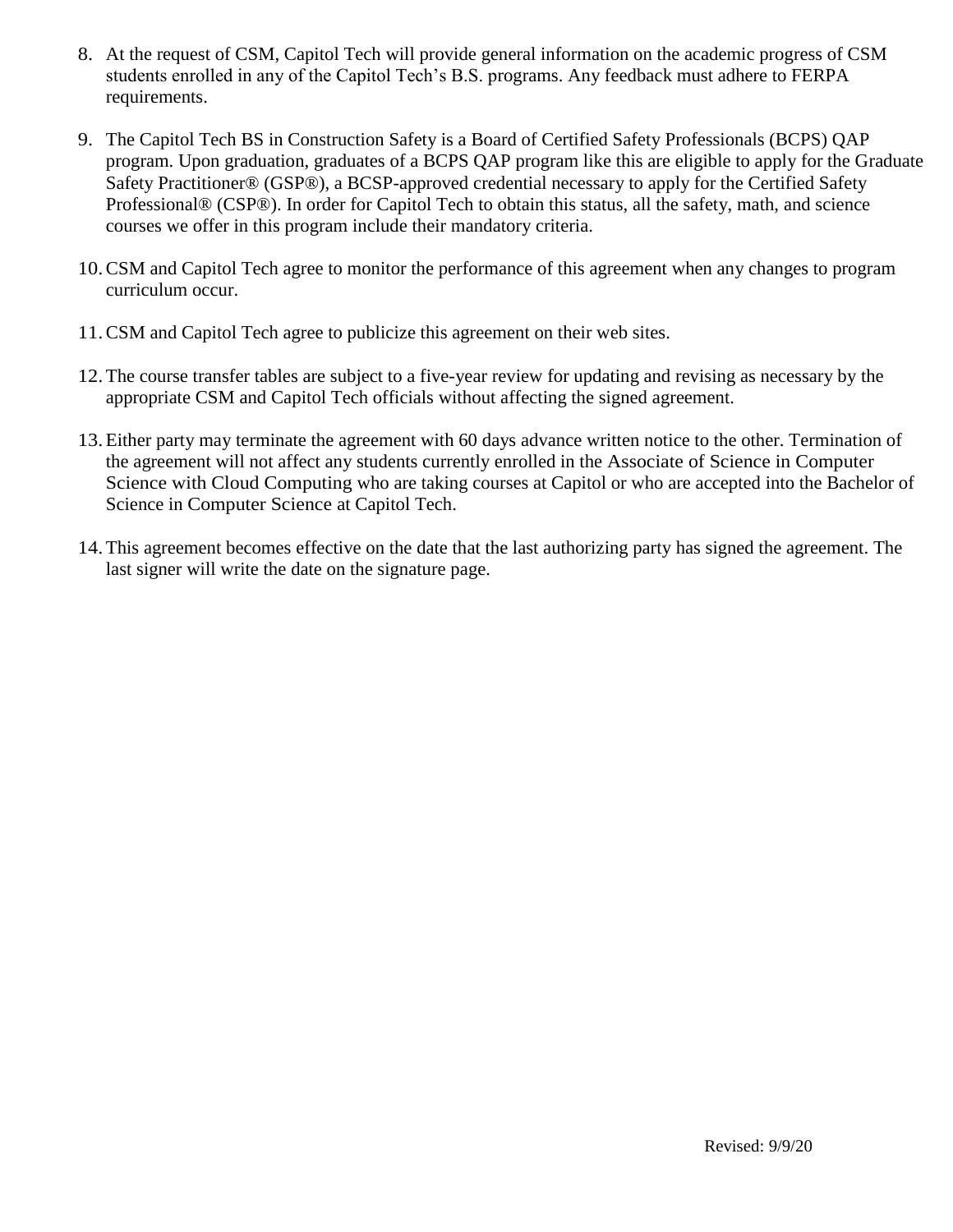#### **COURSE REQUIREMENTS FOR COMPUTER SCIENCE**

**Bachelor of Science (122 Credits)** 

**30 credits must be taken at Capitol**

| <b>COURSE NUMBER, TITLE and NUMBER of CREDITS</b> |                                                                                    |                                         |                                                                                                                   | <b>COURSE NUMBER, TITLE and NUMBER of CREDITS</b>     |                                                   |  |
|---------------------------------------------------|------------------------------------------------------------------------------------|-----------------------------------------|-------------------------------------------------------------------------------------------------------------------|-------------------------------------------------------|---------------------------------------------------|--|
| <b>Computer Science</b>                           |                                                                                    | <b>60 Credits</b><br>Transferred Course | <b>Science</b>                                                                                                    |                                                       | <b>6 Credits</b><br><b>Transferred Course</b>     |  |
|                                                   | CS-120 Intro to Programming Using Python (3)                                       | CSC-1110                                |                                                                                                                   | PH-201 General Physics I (3)                          | PHY-1010/L                                        |  |
|                                                   | CS-130 Intro to Programming Using Java (3)                                         | $CSC-2591(3)$                           |                                                                                                                   | Science Elective (3)                                  | Science                                           |  |
|                                                   | $CS-150$ Programming in C (3)                                                      |                                         |                                                                                                                   |                                                       |                                                   |  |
|                                                   | $CS-200$ Programming in $C++(3)$                                                   |                                         |                                                                                                                   | <b>Humanities/Social Sciences/English</b>             | <b>18 Credits</b>                                 |  |
|                                                   | CS-220 Database Management (3)                                                     |                                         |                                                                                                                   | EN-101 English Communications I (3)                   | <b>ENG-1010</b>                                   |  |
|                                                   | CS-225 Intermediate Java Programming (3)                                           | $CSC-2592(3)$                           |                                                                                                                   | EN-102 English Communications II (3)                  | <b>ENG-1020</b>                                   |  |
|                                                   | CS-230 Data Structures (3)                                                         |                                         |                                                                                                                   | HU-331 or HU-332 Arts and Ideas (3)                   |                                                   |  |
|                                                   | CS-240 Intro to Data Mining (3)                                                    |                                         |                                                                                                                   | SS-351 Ethics (3)                                     |                                                   |  |
|                                                   | CS-310 Computer Algorithms (3)                                                     | $CSC-2740(3)$                           |                                                                                                                   | Social Science Elective (3)                           | <b>ECN-1015</b>                                   |  |
|                                                   | CS-330 IPhone App Development (3) OR                                               |                                         |                                                                                                                   | Humanities Elective (3)                               | Arts/Humanities                                   |  |
|                                                   | CS 305 Android App Development (3)                                                 |                                         |                                                                                                                   |                                                       |                                                   |  |
|                                                   | CS-360 Text Mining & Natural Lang Proc (3)                                         |                                         |                                                                                                                   | <b>Mathematics</b>                                    | 17 Credits                                        |  |
|                                                   | CS-370 Computer Vision (3)                                                         |                                         |                                                                                                                   | MA-124 Discrete Mathematics (3)                       |                                                   |  |
|                                                   | CS-405 Intro/Software Design w/UML (3)                                             |                                         |                                                                                                                   | MA-128 Intro/Statistics (3)                           | MTH-1015                                          |  |
|                                                   | CS-440 Advanced Machine Learning (3)                                               |                                         |                                                                                                                   | MA-261 Calculus I (4)                                 | <b>MTH-1200</b>                                   |  |
|                                                   | CS-418 Operating Systems (3)                                                       |                                         |                                                                                                                   | MA-262 Calculus II (4)                                |                                                   |  |
|                                                   | CT-152 Introduction to Unix (3)                                                    |                                         |                                                                                                                   | MA-330 Linear Algebra (3)                             |                                                   |  |
|                                                   | CT-376 Javascript (3)                                                              |                                         |                                                                                                                   | <b>Computer Sciences Electives</b>                    | <b>6 Credits</b>                                  |  |
|                                                   | $CS$ 250 Intro Net Programming with C (3) OR                                       |                                         |                                                                                                                   | 1.CT-102                                              | <b>ITS-1050</b>                                   |  |
|                                                   | CS 356 Dynamic Web Page Development (3) OR<br>CT 406 WEB Programming Languages (3) |                                         |                                                                                                                   | 2.CS-412                                              | <b>ITS-2400</b>                                   |  |
|                                                   | CS-457 Senior Design Project I (3)                                                 |                                         |                                                                                                                   | <b>General Electives</b>                              | <b>6 Credits</b>                                  |  |
|                                                   | CS-458 Senior Design Project II (3)                                                |                                         |                                                                                                                   | <b>1. Social Sciences</b>                             | Social/Behavioral                                 |  |
|                                                   |                                                                                    |                                         |                                                                                                                   | 2.CS Elective                                         | $CSC-2591(1),$<br>$CSC-2592(1),$<br>$CSC-2740(1)$ |  |
| <b>Technical</b>                                  |                                                                                    | 9 Credits                               | 6 credits of computer science or technical courses.                                                               |                                                       |                                                   |  |
|                                                   | EL-204 Digital Electronics (3)                                                     |                                         | a. NT-100, NT-150, CT-240 are recommended for students interested<br>in networking courses.                       |                                                       |                                                   |  |
|                                                   | EL-262 Microprocessors/Microassembly (3)                                           |                                         | b. CT-102, CS-356 and CT-406 are recommended for students interested<br>in constructing and maintaining websites. |                                                       |                                                   |  |
|                                                   | EE-364 Computer Architecture (3)                                                   | $CS-2750$                               |                                                                                                                   | c. See department for other suggestions of electives. |                                                   |  |
|                                                   |                                                                                    |                                         |                                                                                                                   |                                                       |                                                   |  |
| Evaluated by:                                     |                                                                                    | Date:                                   | Schools transferred in from:                                                                                      |                                                       |                                                   |  |
| 1.                                                |                                                                                    |                                         | $T_1 =$<br>$T_2 =$                                                                                                |                                                       |                                                   |  |
| 2.                                                |                                                                                    |                                         | $T_4 =$<br>$T_3 =$                                                                                                |                                                       |                                                   |  |
| 3.                                                |                                                                                    |                                         | Comments:                                                                                                         |                                                       |                                                   |  |
| <b>Student First Name:</b><br>MI:                 |                                                                                    |                                         |                                                                                                                   |                                                       |                                                   |  |
| Last Name:                                        |                                                                                    |                                         |                                                                                                                   |                                                       |                                                   |  |

.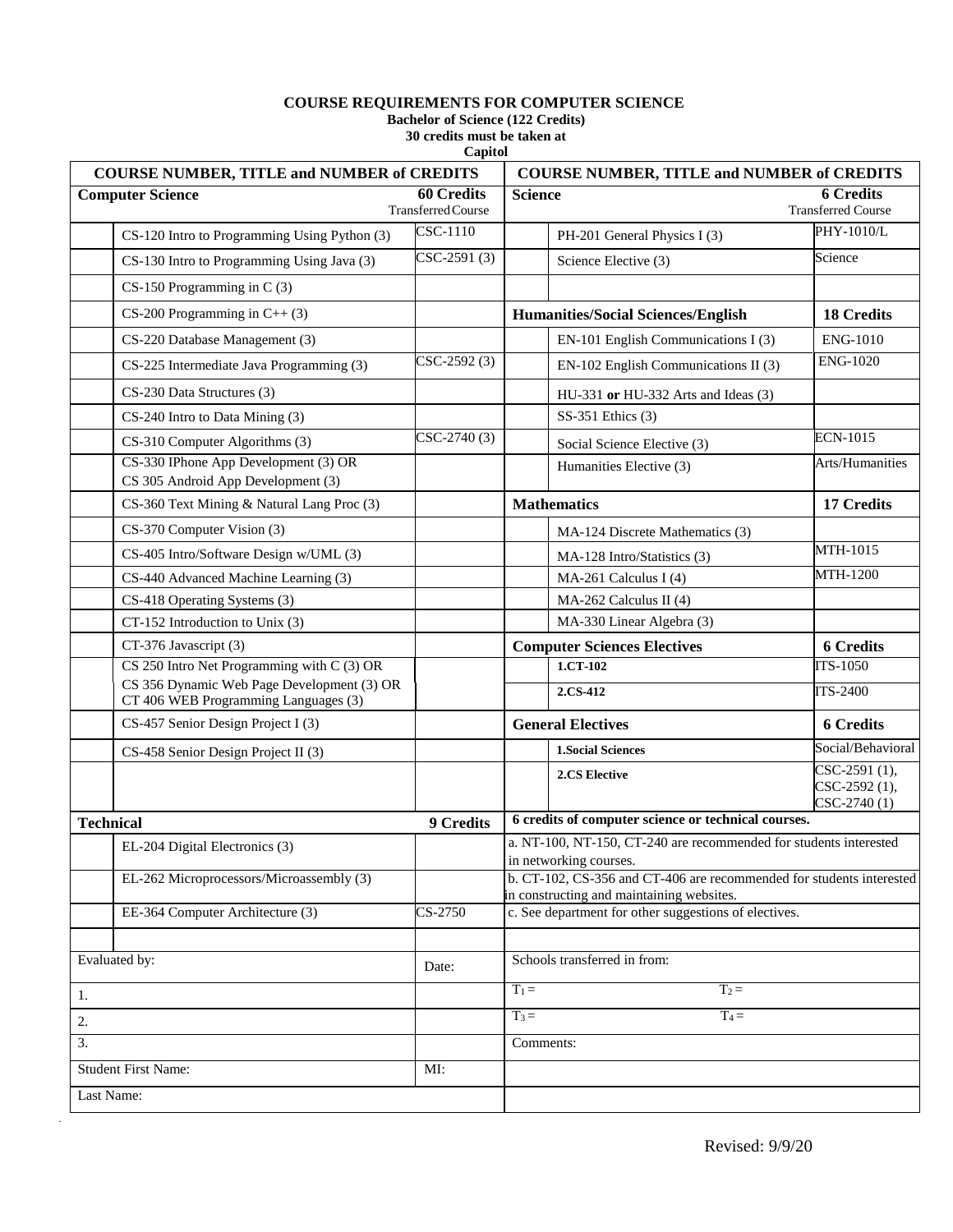**Students are required to complete FS-100 (Freshman Seminar) unless the student has transferred 24 credit hours or greater. A student may be required to complete MA-005, MA-112, MA-114, EN-001, and CS-100, based on placement test results.**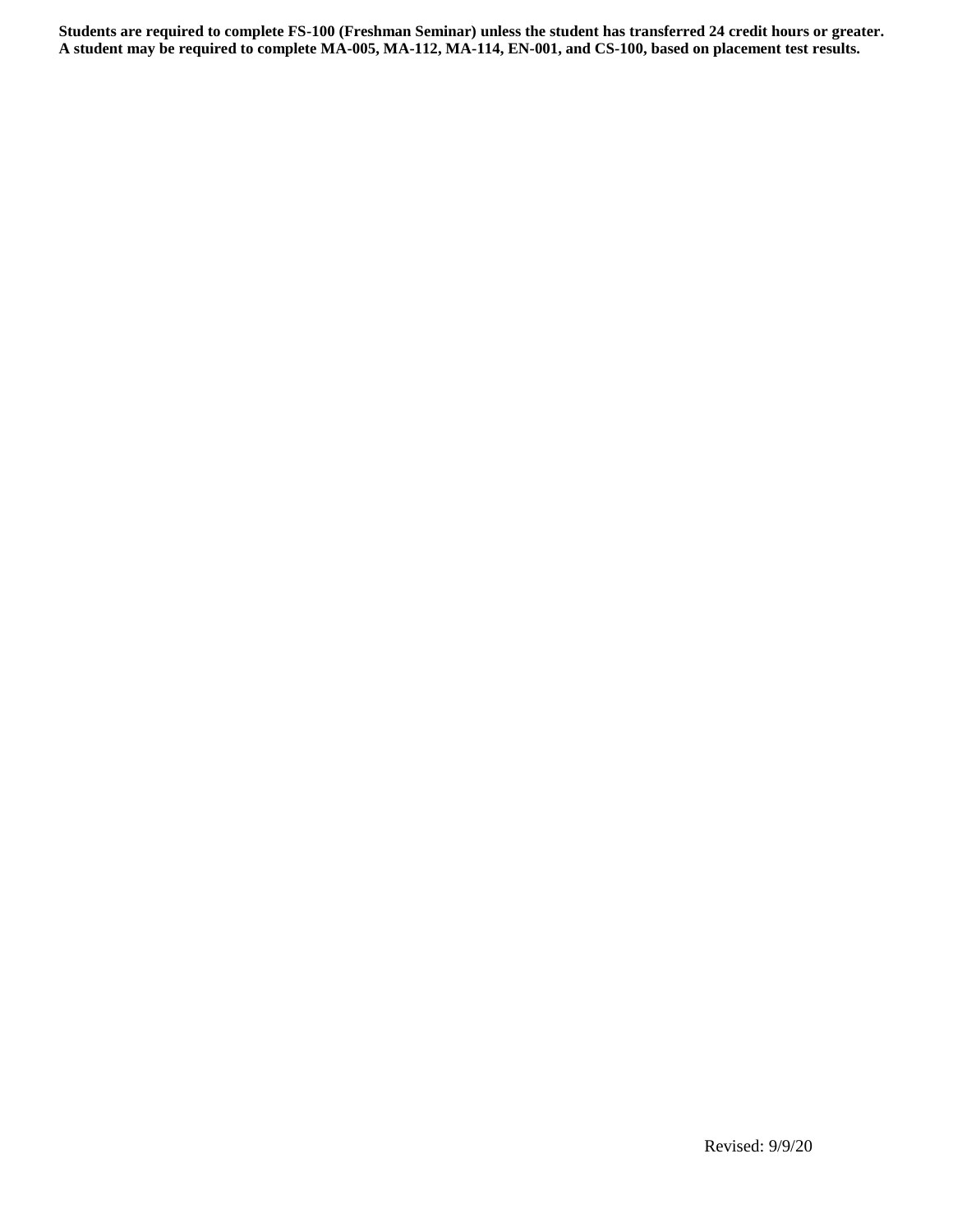### **Authorizing Signatures**

This agreement is authorized for implementation on the \_\_\_\_\_\_\_\_\_ day of \_\_\_\_\_\_\_\_\_, 2020. Sep 24, 2020

Bradford Sims (Sep 24, 2020 16:12 EDT) [Bradford Sims](https://na2.documents.adobe.com/verifier?tx=CBJCHBCAABAA2SqptvuB7G_2yq8vo3S8eIo7NmuW5DW3)

> Bradford L. Sims, PhD Dr. Eileen Abel<br>President Vice President c Capitol Technology University College of Southern Maryland

\_\_\_\_\_\_\_\_\_\_\_\_\_\_\_\_\_\_\_\_\_\_\_\_ [\\_\\_\\_\\_\\_\\_\\_\\_\\_\\_\\_\\_\\_\\_\\_\\_\\_\\_\\_\\_\\_\\_\\_\\_\\_\\_\\_\\_](https://na2.documents.adobe.com/verifier?tx=CBJCHBCAABAA2SqptvuB7G_2yq8vo3S8eIo7NmuW5DW3)  $\overbrace{\text{Eileen Abel (Sep 24, 2020 16:49 EDT)}}$ 

Vice President of Academic Affairs

Steve McCaskey

Stephen J. McCaskey, PhD Vice President for Academic Affairs Capitol Technology University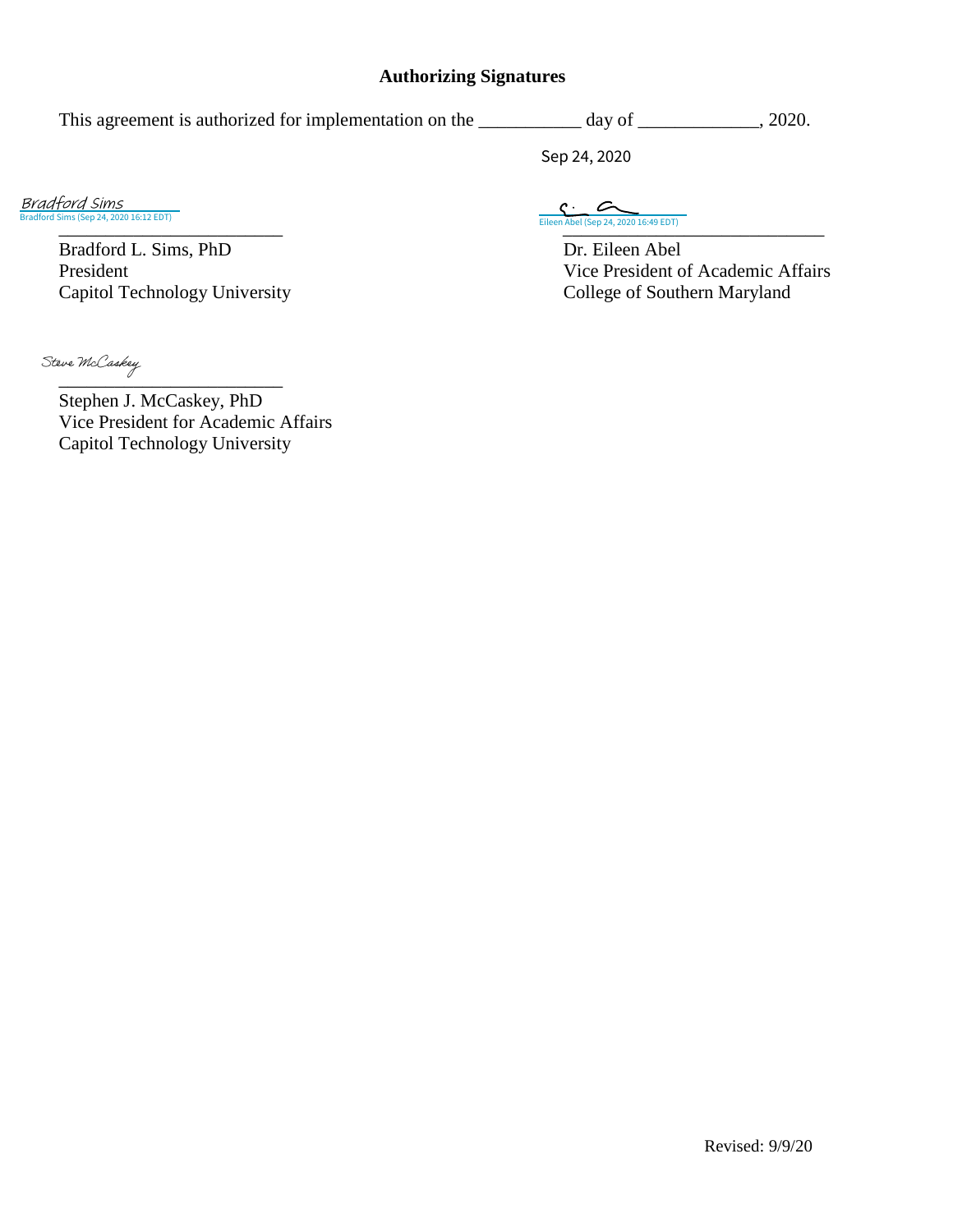# Capitol Technology University Cloud to Computer Science Articulation Agreement for **Signature**

Final Audit Report 2020-10-12

| Created:        | 2020-09-24                                   |
|-----------------|----------------------------------------------|
| By:             | Jacquelyn Rogers (jgrogers@csmd.edu)         |
| Status:         | Signed                                       |
| Transaction ID: | CBJCHBCAABAA2SqptvuB7G_2yq8vo3S8elo7NmuW5DW3 |

## "Capitol Technology University Cloud to Computer Science Artic ulation Agreement for Signature" History



- $\mathbb{E}$  Document emailed to Eileen Abel (edabel@csmd.edu) for signature 2020-09-24 - 7:01:46 PM GMT
- Document emailed to steve mccaskey (sjmccaskey@captechu.edu) for signature 2020-09-24 - 7:01:46 PM GMT
- Document emailed to Bradford Sims (bsims@captechu.edu) for signature 2020-09-24 - 7:01:47 PM GMT
- **Email viewed by Bradford Sims (bsims@captechu.edu)** 2020-09-24 - 8:11:48 PM GMT- IP address: 96.244.7.205
- $\mathbb{Z}_{\bullet}$  Document e-signed by Bradford Sims (bsims@captechu.edu) Signature Date: 2020-09-24 - 8:12:05 PM GMT - Time Source: server- IP address: 96.244.7.205
- **Email viewed by Eileen Abel (edabel@csmd.edu)** 2020-09-24 - 8:49:20 PM GMT- IP address: 74.96.211.129
- $\mathscr{O}_\blacksquare$  Document e-signed by Eileen Abel (edabel@csmd.edu) Signature Date: 2020-09-24 - 8:49:28 PM GMT - Time Source: server- IP address: 74.96.211.129
- **Email viewed by steve mccaskey (sjmccaskey@captechu.edu)** 2020-10-12 - 5:14:51 PM GMT- IP address: 69.140.132.189